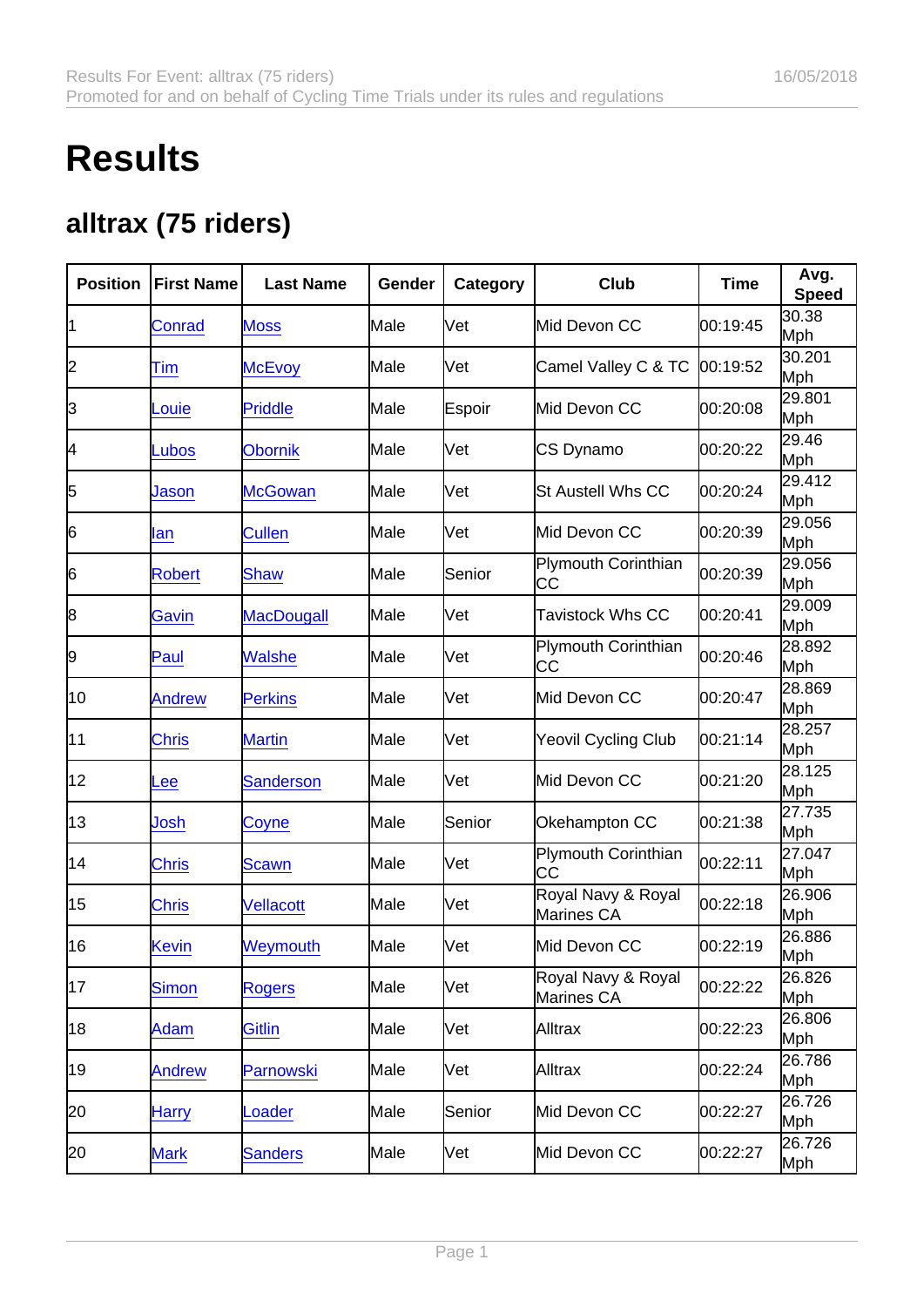Results For Event: alltrax (75 riders) 16/05/2018

Promoted for and on behalf of Cycling Time Trials under its rules and regulations

| Position   | <b>First Name</b> | Last Name                    | Gender | Category   | Club                                                 | Time     | Avg.<br>Speed |
|------------|-------------------|------------------------------|--------|------------|------------------------------------------------------|----------|---------------|
| 22         | Leslie            | <b>Thomas</b>                | Male   | Vet        | Tri UK                                               | 00:22:35 | 26.568<br>Mph |
| 23         | Tom               | <b>Moran</b>                 | Male   | Vet        | <b>Plymouth Corinthian</b><br>CС                     | 00:22:36 | 26.549<br>Mph |
| 24         | Sean              | Ferguson                     | Male   | Vet        | Mid Devon CC                                         | 00:22:45 | 26.374<br>Mph |
| 25         | Dan               | <b>Dolan</b>                 | Male   | Vet        | Mid Devon CC                                         | 00:23:01 | 26.068<br>Mph |
| 26         | <b>Dominic</b>    | <b>Start</b>                 | Male   | Vet        | Mid Devon CC                                         | 00:23:08 | 25.937<br>Mph |
| 27         | <b>Ruth</b>       | <b>Burrows</b>               | Female | Senior     | Mid Devon CC                                         | 00:23:18 | 25.751<br>Mph |
| 28         | <b>Vicky</b>      | Jowett                       | Female | Senior     | Plymouth Corinthian<br>CС                            | 00:23:22 | 25.678<br>Mph |
| 29         | <b>Richard</b>    | <b>Babbage</b>               | Male   | Vet        | Exeter Whs CC                                        | 00:23:49 | 25.192<br>Mph |
| 30         | <b>Marvin</b>     | Laing                        | Male   | <b>Vet</b> | <b>City Cycle Couriers</b><br>RT                     | 00:23:52 | 25.14<br>Mph  |
| 31         | lan               | <b>Deakin</b>                | Male   | Vet        | Mid Devon CC                                         | 00:24:02 | 24.965<br>Mph |
| 32         | <b>Stewart</b>    | Cox                          | Male   | Vet        | Royal Navy & Royal<br>Marines CA                     | 00:24:10 | 24.828<br>Mph |
| 33         | Phil              | <b>Bowden</b>                | Male   | Vet        | <b>Penzance Wheelers</b><br>CС                       | 00:24:21 | 24.641<br>Mph |
| 34         | <b>Bob</b>        | <b>Richards</b>              | Male   | Vet        | Royal Navy & Royal<br>Marines CA                     | 00:24:23 | 24.607<br>Mph |
| 35         | Doug              | <b>Parker</b>                | Male   | Vet        | Sid Valley CC                                        | 00:24:35 | 24.407<br>Mph |
| 36         | <b>Maria</b>      | Weymouth                     | Female | Vet        | Mid Devon CC                                         | 00:24:48 | 24.194<br>Mph |
| 37         | <b>Mike</b>       | <b>Rose</b>                  | Male   | Vet        | Exeter Whs CC                                        | 00:24:53 | 24.113<br>Mph |
| 38         | <b>Chris</b>      | <b>Harper</b>                | Male   | Vet        | Penzance Wheelers<br>CС                              | 00:24:55 | 24.08<br>Mph  |
| 39         | Cameron           | Leslie                       | Male   | Senior     | <b>Royal Air Force</b><br><b>Cycling Association</b> | 00:25:50 | 23.226<br>Mph |
| 40         | <b>David</b>      | Roe                          | Male   | Vet        | Revo Racing                                          | 00:26:32 | 22.613<br>Mph |
| 41         | <b>David</b>      | <b>Bassett</b>               | Male   | Vet        | Port Sunlight<br>Wheelers                            | 00:27:15 | 22.018<br>Mph |
| 42         | <u>Ivor</u>       | Pooke                        | Male   | Vet        | <b>City Cycle Couriers</b><br>RT                     | 00:28:00 | 21.429<br>Mph |
| 43         | <b>Bob</b>        | <b>Brabbins</b>              | Male   | Vet        | <b>Wellington Wheelers</b><br>Cycling Club           | 00:31:17 | 19.18<br>Mph  |
| <b>DNF</b> | <b>James</b>      | <b>Tribble</b>               | Male   | Vet        | Mid Devon CC                                         |          |               |
| DNS(A)     | <b>Emma</b>       | <b>Cockcroft</b>             | Female | Senior     | Bianchi Dama                                         |          |               |
| DNS(A)     | lan               | Piper                        | Male   | Vet        | Minehead Cycling<br>Club                             |          |               |
| DNS(A)     | <b>Steve</b>      | Hockings-<br><b>Thompson</b> | Male   | Vet        | Revo Racing                                          |          |               |